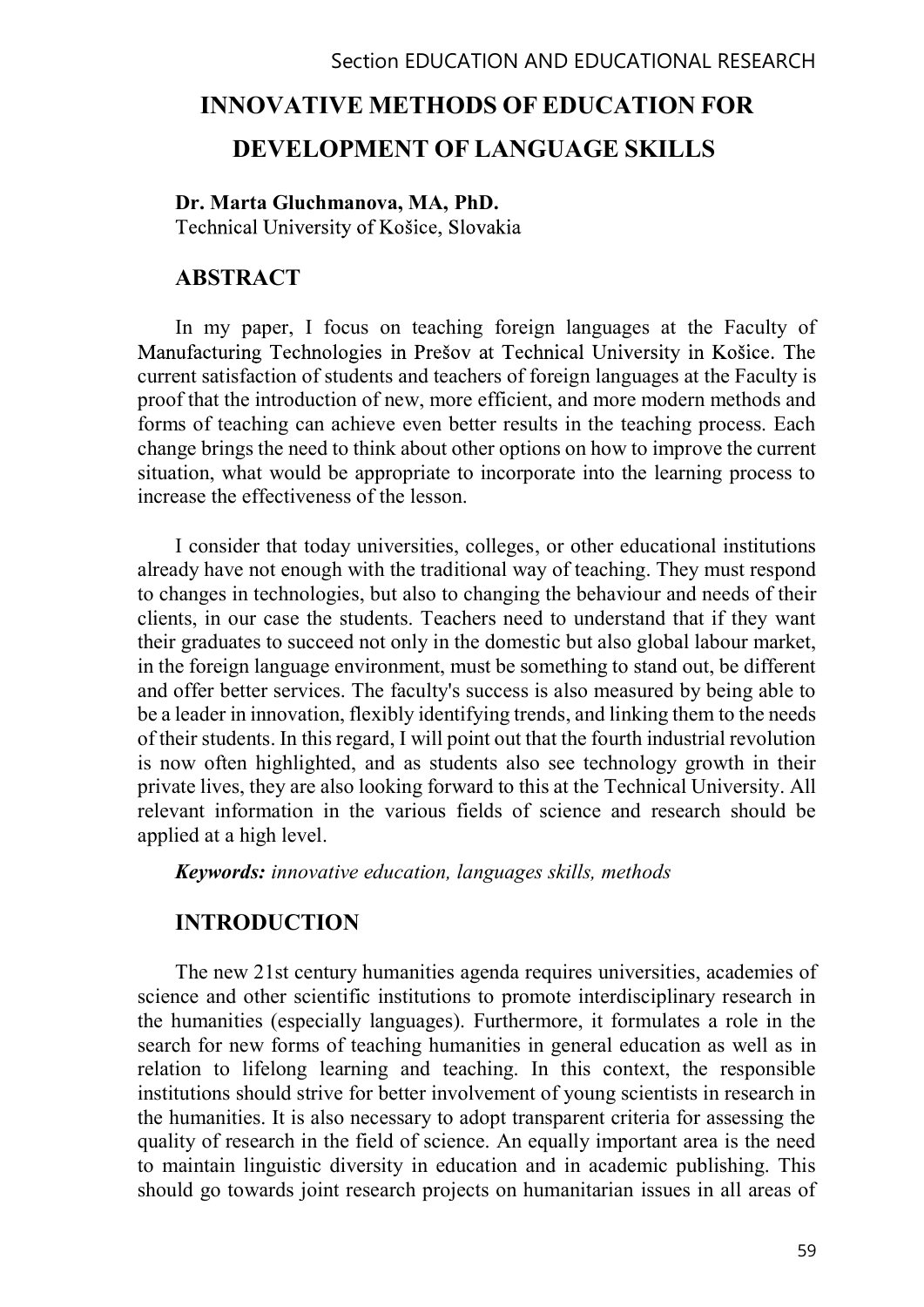#### NORDSCI Conference

research, including issues related to the values and challenges of ethics science. I believe that the humanities should play a very important role also through a better understanding of human behaviour, which is considered a necessary prerequisite for a closer understanding of nations.

Mankind is currently experiencing one of the serious crises, whose symptoms can be characterized by various attributes, such as post-factual time, the migration crisis, confidence in public policy and democracy, information explosion, etc. Part of the process is the emphasis on economic growth, profit growth, consumption growth, preference for technical education, education appropriate to the needs of the labour market and directly supporting the economic growth of the countryside and the consumption of its inhabitants as a driver of growth. On the other hand, the type of university education in humanities and social sciences at all are becoming more and more at the edge of the interest of society and its governments. Questions about their usefulness to society, how much they contribute to meeting the needs for further development, or the extent to which they can respond to current questions and the needs of time, are asked to contribute to their solution. This enables better collaboration between humanities, as it also forms part of the shared responsibility for successfully addressing the issues and challenges of human development as part of the plurality of world cultures today [1], [2].

We are currently witnessing the fact that in many developed countries of Europe and the world, spending on science, higher education, is decreasing, which usually affects the humanities. Therefore, it remains to be hoped that, in the near future, this issue will be addressed mainly by politicians, managers and people who are responsible not only for the current situation. Part of the humanities are also foreign languages. The need for language skills is also currently among the most important factors in finding a job in both domestic and foreign companies.

#### INNOVATIVE METHODS IN FOREIGN LANGUAGE EDUCATION

I believe that technical universities today should not neglect the professional language training and understand it as part of higher education, because the teacher's professional assistance in acquiring a professional language is really necessary [3]. This was one of the reasons that we introduced e Learning into foreign language teaching, which was the focus of the KEGA project Application of E- Learning in Foreign Language Teaching at the Faculty of Manufacturing Technologies (Gluchmanova, 2012-2014). These were the foundations on which it was later expanding horizon of technical professional language in the framework of the following KEGA project Implementation of Blended Elearning to the Process of English Language Teaching within the Newly Accredited Study Programs at the Faculty of Manufacturing Technologies of the Technical University of Košice (Bielousova, 2017-2018). In 2019 we started to prepare study material for contemporary KEGA project Innovative methods and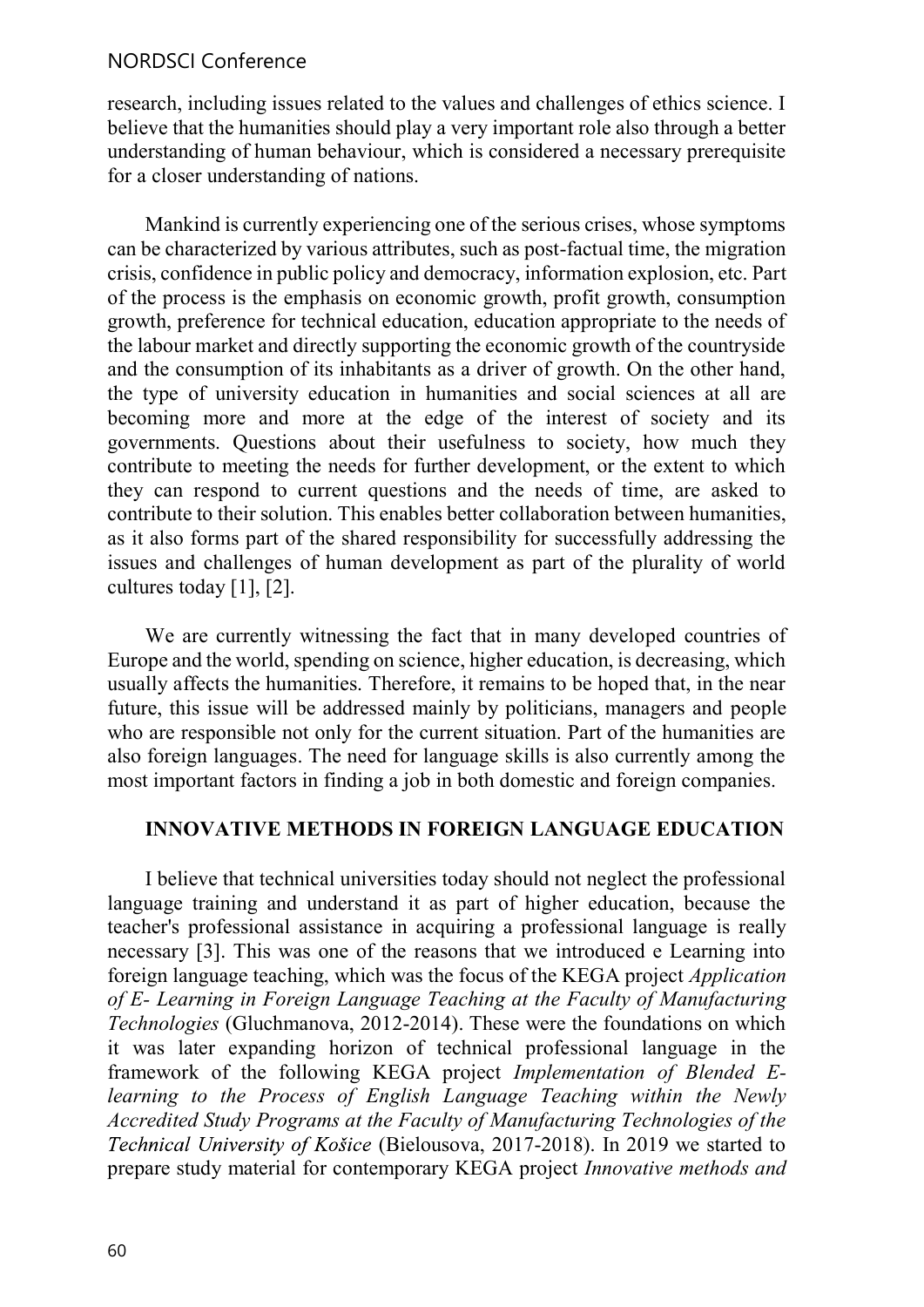## Section EDUCATION AND EDUCATIONAL RESEARCH

## forms of education for needs and development of language and communication skills within technical professional foreign language study material.

Therefore, foreign language teachers at the Faculty of Manufacturing Technologies in Prešov Technical University in Kosice feel the need to create and also make available to its clients - students at all three levels of university study foreign-language study materials, which would be literally tailor-made, taking into account the specificities of study branches and study programmes of the individual institutes and departments [4].

| $\boldsymbol{\mathcal{C}}$ m $\boldsymbol{\mathcal{C}}$ d<br>Rea    |                                                                                                                                                                                                                   | den 1999 Million<br>Home About Contacts              |
|---------------------------------------------------------------------|-------------------------------------------------------------------------------------------------------------------------------------------------------------------------------------------------------------------|------------------------------------------------------|
|                                                                     |                                                                                                                                                                                                                   | <b>ENGLISH • GERMAN • RUSSIAN</b><br>for Technicians |
| Overview<br>English language<br>German language<br>Russian language | English language<br>THE COURSES HAVE BEEN DESIGNED TO PREPARE STUDENTS FOR COMMUNICATION IN ENGLISH IN THIER FUTURE<br>WORK AS MANUFACTRING TECHNICIANS, MANUFACTURING ENGINEERS AND BUSINESS PERSONS. FUNCTIONAL |                                                      |
| About the projects<br>Contacts                                      | GRAMMAR STRUCTURES TYPICAL FOR TECHNICAL AND BUSINESS ENGLISH HAVE BEEN WIDELY USED.<br>English language - Course 1                                                                                               | Kurz                                                 |
|                                                                     | English language - Course 2                                                                                                                                                                                       | Kurz                                                 |

Fig.1. Sample web pages with projects within the foreign languages at the Faculty of Manufacturing Technologies

At the same time, professional communication is a key skill of an ambitious scientific and pedagogical staff and a guarantee of progress in the scientific discipline, which needs to be improved and developed at a qualitatively high level.

Communication skills should be properly structured, delivered in a professional language and scientific style, with effective support for audiovisual technology, knowledge of the conference culture, and especially with regard to a particular audience [5]. Developing communication skills of students at the Faculty of Manufacturing Technologies in Košice, especially in a foreign language so far is not enough space, despite the fact that the exchange of information on the results of scientific research, new knowledge and perspectives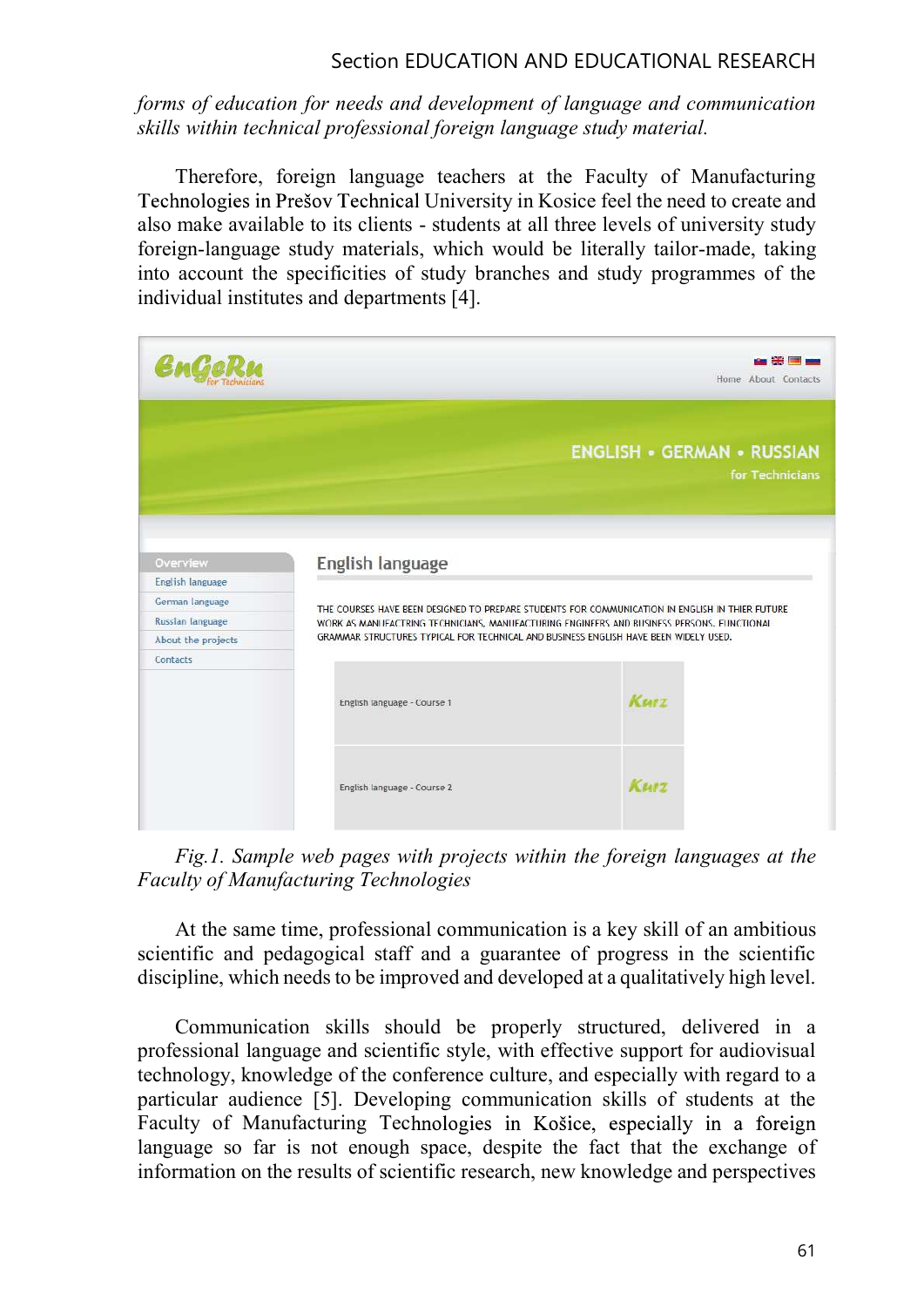#### NORDSCI Conference

of their use, their practical application is the driving force behind progress in academic and scientific-research environments.

In recent years, the word "brain drain" has been growing in Slovakia. Young people go abroad not only for work but also for education. They want to expand horizons, seek motivation and contact with the industry, because there is a school closely linked to practice and as they often say, learning is also from life. Abroad, they examine not only the need for vocational education but also the need for communication language skills or soft competencies such as communication or planning. Changes in the upcoming 20 years will be more than in the past, says futurist Gerd Leonhard in his latest book, Technology versus Humanity, where he also intends the humanity we want and should keep in time, when our technologies are beginning to outgrow over your head. In the next ten to twenty years, we will be able to use technology much more than we had in the past [6].

## 4 12. MP4. Listen to the video How to give a presentation in English. https://www.youtube.com/watch?v=fXVoT7VMCpM



There are 12 important tips. How many can you remember?

#### Fig. 2. Example of listening exercise

Promoting quality education is primarily an investment in the quality of society. High-quality foreign language training for students of a technical degree study will have a positive impact on the possibility of their better use in the labour market, the overall economy of the country in the knowledge economy as well as in social life, as the role of educational institutions today is the preparation of a young generation, the rapid development of information and communication technologies in the sense of their correct applications in the process of education and after specialized language training in the context of teaching foreign languages, that is to apply e-learning in an appropriate way.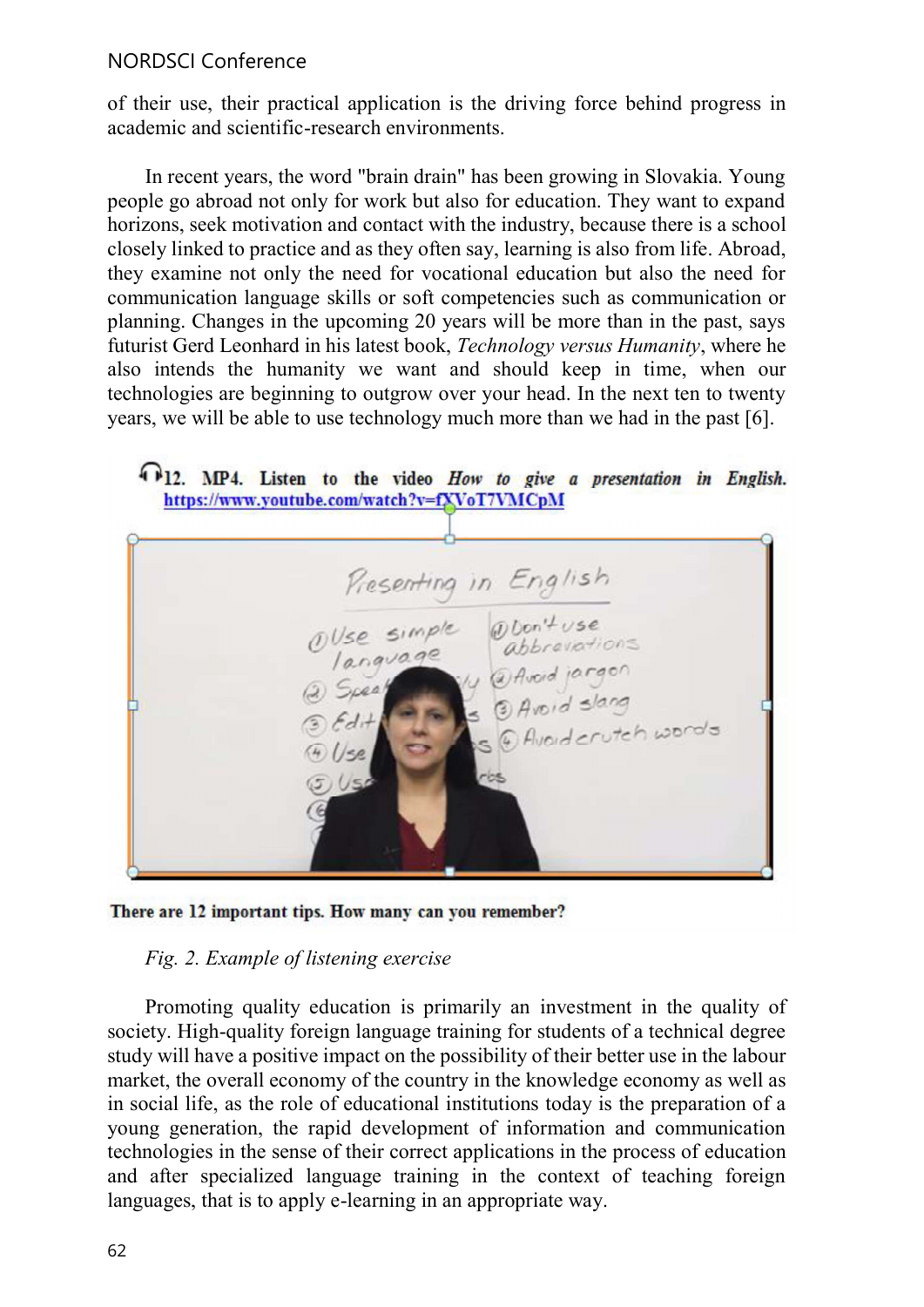#### Section EDUCATION AND EDUCATIONAL RESEARCH

In the project, which will result in the application of outputs in social, profitable and economic practice, information and communication technologies will be applied within the framework of individual competencies, the management of the learning process and the lesson, and the subsequent distribution of planned outputs. Proper implementation of e-learning will encourage the development of creativity in the process, because an educated and creative graduate, providing an innovative view of problem solving, should be a value to society, because every investment in education should also bring value to society [7]. By creating a creative interactive learning environment with the use of modern information technologies to acquire foreign language competencies, we will enable the multipurpose and interdisciplinary preparation of graduates of the Faculty of Manufacturing Technologies for the needs of economic, profitable and social practice. Part of the project is, in particular, the creation of professional study material in foreign language in the form of electronic textbooks with active learning content and an e-course designed for students of newly accredited study programmes: manufacturing management, computer aided manufacturing technologies, progressive technologies, automotive manufacturing technology, monitoring and diagnostics of technical equipment, computer design of technical systems, renewable energy sources, industrial management in both daily and external study [8].

| Overview                | English language                                                                                                                                                                                      |             |  |  |
|-------------------------|-------------------------------------------------------------------------------------------------------------------------------------------------------------------------------------------------------|-------------|--|--|
| English language        |                                                                                                                                                                                                       |             |  |  |
| German language         | THE COURSES HAVE BEEN DESIGNED TO PREPARE STUDENTS FOR COMMUNICATION IN ENGLISH IN THIER FUTURE WORK<br>AS MANUFACTRING TECHNICIANS, MANUFACTURING ENGINEERS AND BUSINESS PERSONS. FUNCTIONAL GRAMMAR |             |  |  |
| <b>Russian language</b> |                                                                                                                                                                                                       |             |  |  |
| About the projects      | STRUCTURES TYPICAL FOR TECHNICAL AND BUSINESS ENGLISH HAVE BEEN WIDELY USED.                                                                                                                          |             |  |  |
| Contacts                | Presentations                                                                                                                                                                                         | Kurz        |  |  |
|                         |                                                                                                                                                                                                       |             |  |  |
|                         | Study at the Technical university                                                                                                                                                                     | Kurz        |  |  |
|                         | Socializing                                                                                                                                                                                           | Kurz        |  |  |
|                         | Automotive industry                                                                                                                                                                                   | Kurz        |  |  |
|                         | Progressive manufacturing technologies                                                                                                                                                                | Kurz        |  |  |
|                         | Lean production                                                                                                                                                                                       | Kurz        |  |  |
|                         | Renewable energy sources                                                                                                                                                                              | <b>KMPZ</b> |  |  |
|                         | Safety                                                                                                                                                                                                | Kurz        |  |  |

Fig. 3. Content of online courses at the Faculty

The content of the e-course will be a series of tests to examine language skills in a foreign language. This material will be created in Moodle environment and placed on the existing functional website of EnGeRu, which will allow students of study programmes to participate in the e-learning process at our faculty. The portability of specific outcomes appears to be quite large for target groups of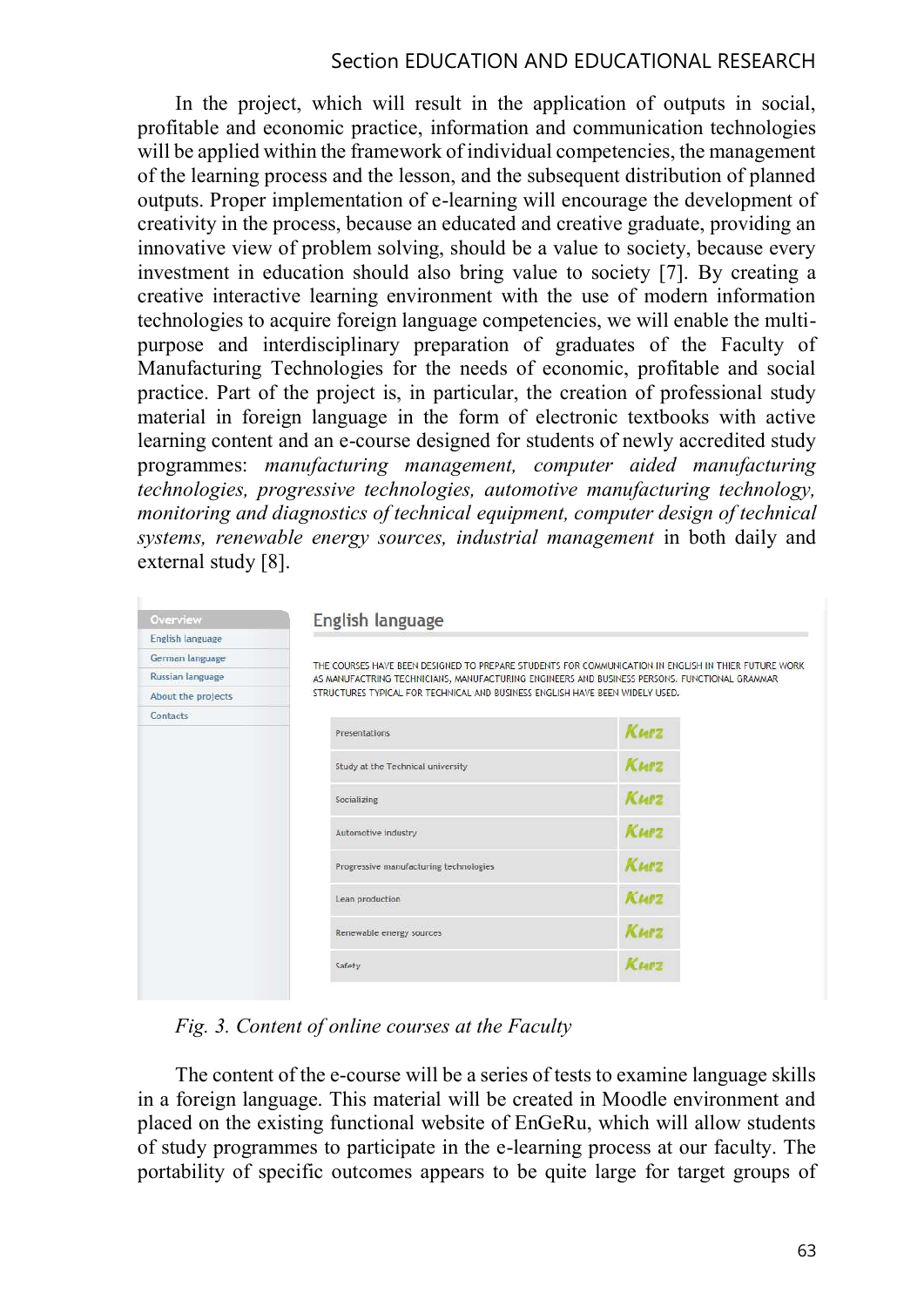## NORDSCI Conference

potential future students interested in learning a foreign language, focusing in particular on progressive production technologies in the form of e-learning [9].

This process of foreign language learning will thus become part of an innovative modern teaching process at the Faculty of Manufacturing Technology and will thus make learning more attractive at the faculty. Through the professional technical foreign language, the solution of the project will contribute to the computer literacy of the faculty, while at the same time will support the creative potential of the members of the team. Study material in the case of interest will benefit and related faculties at the Technical University in Košice.

| 2 <sub>5</sub>                                                                                         | Most presentations are organised in three parts, followed by questions. Choose correct expressions from the box. |                             |             |  |
|--------------------------------------------------------------------------------------------------------|------------------------------------------------------------------------------------------------------------------|-----------------------------|-------------|--|
| Známky: $-\frac{1}{3}$ ,00<br>present the subject itself, introduce your subject, thank your audience; |                                                                                                                  |                             |             |  |
|                                                                                                        | Beginning                                                                                                        | <b>Short introduction</b>   | Vybrať<br>۳ |  |
|                                                                                                        | Middle                                                                                                           | <b>Body of presentation</b> | Vybrať<br>▼ |  |
|                                                                                                        | End                                                                                                              | <b>Short conclusion</b>     | Vybrat<br>۷ |  |
|                                                                                                        | Odoslať                                                                                                          |                             |             |  |

Fig. 4. A demonstration of exercise for presentation

## **CONCLUSION**

Finally, one of the objectives of the project will be to teach students how to present their research activities and foreign language texts in the school environment or at international events with a foreign language. Students will be provided with comprehensive, selected, and customized study material for their own needs, prepared after consultation with supervisors and heads of their departments. For example, the student will be able to know what should be taken into account when preparing and presenting an academic presentation, how to organize the selected material, how to use the language, how to support the material with attractive and functional visual elements using information and communication technologies, how to navigate the listener during audience [10]. Most students, including foreign students, can then successfully apply the acquired skills in technical subjects, as well as in defense of bachelor, diploma and dissertation thesis. Applying the presentation technique will allow you to learn how to handle the microphone right while recording, upload your video on a video camera to get constructive criticism from the teacher and classmates during the seminar. Many students consider appearance before a foreign audience at the conference, a traumatic or stressful event. For this reason, e-learning and blearning will also include the issue of stress and trick management, the skills of non-verbal communication and the etiquette in connection with the international environment.